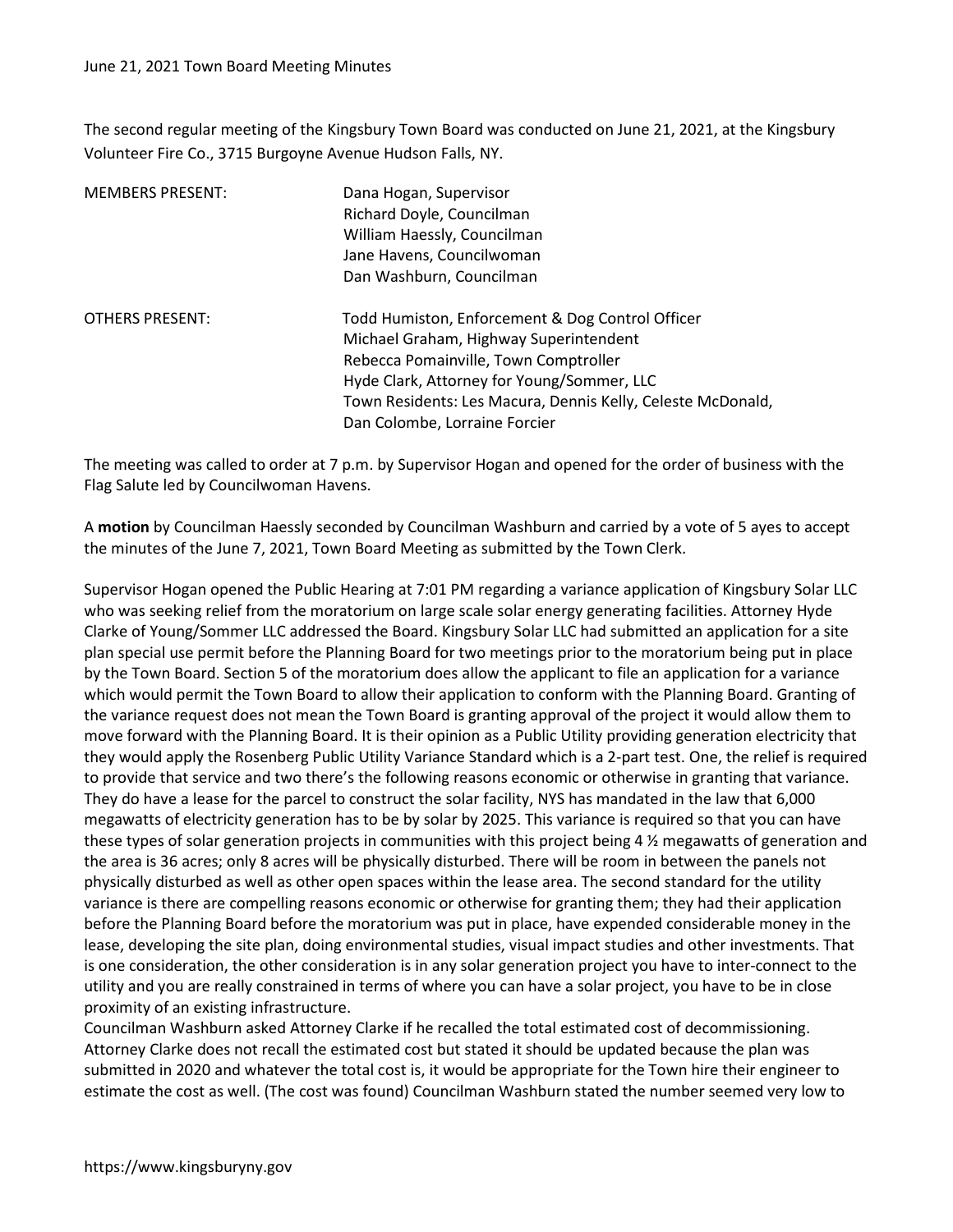him; assuming it would be bonded what he is looking at is based on an hourly rate to de-commission of \$25.00 an hour and the numbers seem very far off. Attorney Clarke responded if they get far enough along, the Town could have a consultant verify that number.

Supervisor Hogan suggested to Attorney Clarke that he write down questions from the Town Board; the Public Hearing may remain open until the questions are answered.

Supervisor Hogan stated in the documents that were provided in December, Attachment A does not include a figure for trucking to the location for the materials that would be recycled or landfilled, and no recycling or landfilling is identified on the decommissioning. Supervisor Hogan asked how many panels would be used in the project and how familiar Attorney Clarke was with the technical side of the plan. Attorney Clarke stated he does not know the exact panel number. Supervisor Hogan stated it must be a significant number and stated he agrees with Councilman Washburn that the decommissioning number seems low and believes it does not include recycling or landfilling.

Councilman Haessly asked if any of the adjacent landowners had been contacted to see how they feel about the proposed solar project. Attorney Clarke does not have an answer for that.

Supervisor Hogan stated Section 5 of the solar moratorium states the applicant demonstrate that this Local Law has resulted in unnecessary hardship in that the applicant has been deprived of substantially all economic use or benefit from the property in question. Attorney Clarke stated early in his presentation that it is laid out in the traditional variance test; their statement of intent also goes to those factors. He would ask the Board to consider that under Rosenberg Public Utility Standard that is a different test and aa a Public Utility that is not the correct standard to apply.

Supervisor Hogan stated to continue to read on "which must be established by competent financial evidence" and stated Attorney Clarke had indicated money had been expended on a lease. Attorney Clarke stated he believes the lease has commenced. Supervisor Hogan did not see that in the attachment or tab one and saw no expenditures related to a payment of a lease. Councilman Haessly asked if money had been expended. Attorney Clarke believes the lease has commenced and will confirm that; it has been indicated the Public Hearing will remain open and in going through questions he has made a note to confirm that lease payments have commenced. Supervisor Hogan stated to clarify the Public Hearing may remain open, but we may decline the variance request tonight.

Councilman Haessly asked who were the principals of Kingsbury Solar LLC. Attorney Clarke does not have that information. Councilman Haessly asked if it were possible that the current LLC would sell their interests to someone else. Attorney Clarke stated it is common for projects like this once the developer receives approvals for the project it could be sold. Attorney Clarke stated a lot of the solar laws indicate if there is a change in ownership within 30 days the municipality must be notified with the updated contact information.

Councilwoman Havens would like clarification on commenced, if there were a financial hardship she would like to see where lease money has been expended to the landowners.

Enforcement Officer Todd Humiston stated according to Section 4, Number 6, you are stating the lease agreement with the property owners is for 30 years and has already been enacted; has Kingsbury Solar, LLC signed a 30-year lease prior to Site Plan Approval?

Attorney Clarke stated that was correct, there is an option extension, but he is not certain of the current status and would like to get clarification. Enforcement Officer Humiston asked if they do not receive site plan approval are they still paying for the property for the next 30 years? Attorney Clarke stated he would have to look at the terms of the agreement. Enforcement Officer Humiston stated according to the way your hardship is reading you are telling the Board that because of the moratorium, the company is paying for property that has not been given site plan approval. Supervisor Hogan stated that Attorney Clarke was quoted as saying you have expended money on the lease. Attorney Clarke stated correct; money has been spent on the lease, option payments, money to get to the point where they are under a lease agreement; he needs s to clarify what the term of that is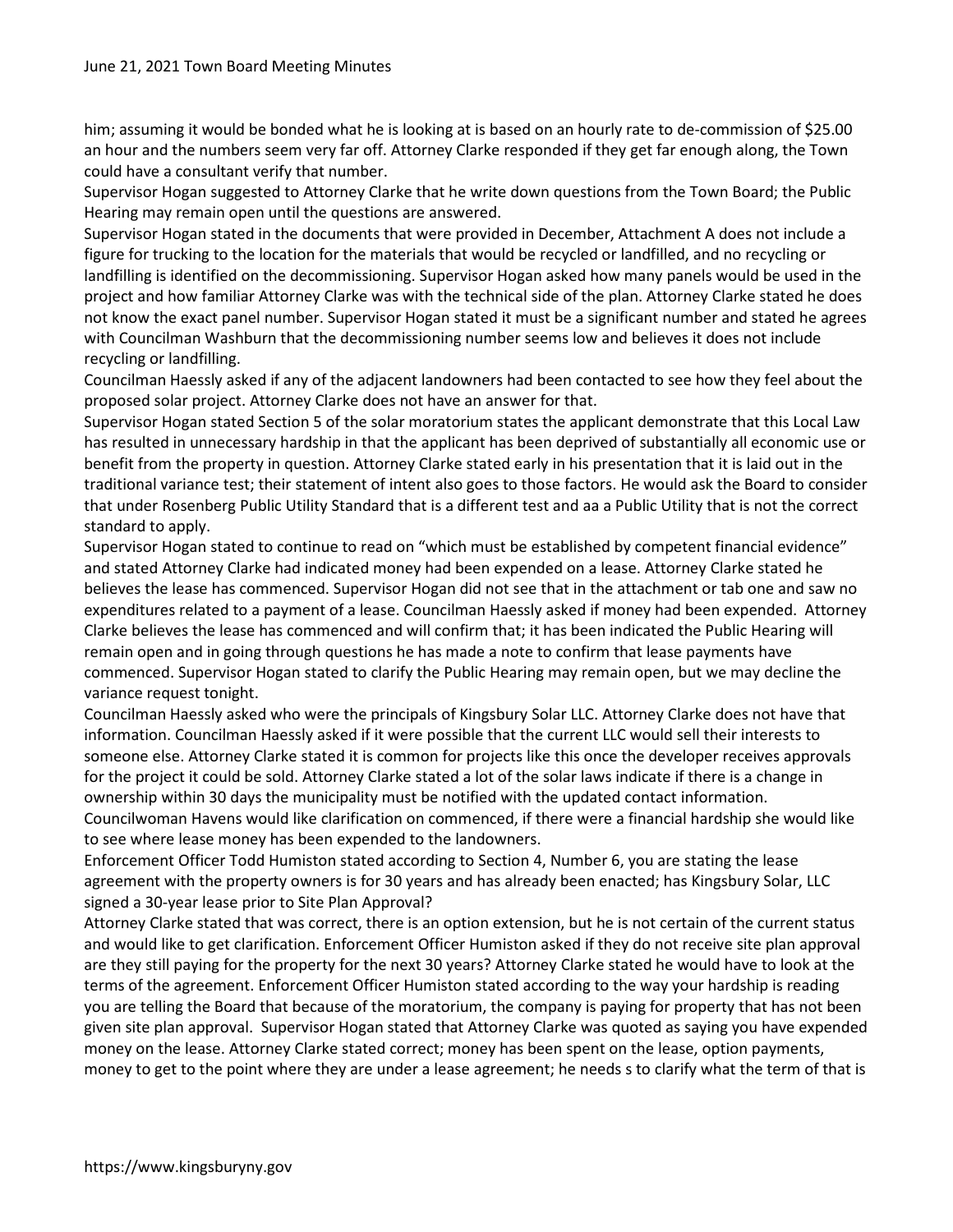in terms of commencement if they are making a monthly payment. Total development costs are approximately \$138,000.00 including environmental, site plan, engineering, and site design.

Supervisor Hogan asked Attorney Clarke to explain why National Grid was paid \$73,000.00 after the moratorium went into place. Attorney Clarke said National Grid did a feasibility study to see if the project could actually connect to the grid and they also determine what upgrades have to be done so the infrastructure can handle the power generation. The moratorium is temporary and to continue and not hold up the potential for this project and continue with the feasibility study so that once the moratorium concluded and a Solar Law was adopted, they could continue the process.

Supervisor Hogan asked if it was really an undue financial hardship if they had to wait another 2 to 8 months for the Town to finalize their Solar Law and the Zoning related to solar. Attorney Clarke believes given the expense to date it would help with certainty to know that they can move forward with the project and continue planning, because it could continue more than 8 months. Supervisor Hogan asked Town Attorney Meyer if it could continue more than 8 months. Attorney Meyer responded the Board would essentially have to re-do the process, if progress is being made and more time is necessary to adopt a Local Law, it could continue more than 8 months.

Attorney Clarke would also like the board especially on the utility variance standard, he understands they are moving through the questions on the traditional use variance. Enforcement Officer Humiston stated he would like to start the conversation. The variance states the facility is necessary because people would be going without power if they had to wait on the moratorium; aren't those people already on a source of power at this time; they would not be going without power if they had to wait for a moratorium. Attorney Clarke stated they have power; it is not about having power, it is the NYS mandate to go to renewable energy generation, National Grid as a utility company has to make a change as to how they generate their electricity and if we are not able to get to a point where we are generating renewable energy then there may be some sort of penalty. Enforcement Officer Humiston asked after approval from start to finish how long to finish the project. Attorney Clarke responded 3 to 4 months. Humiston commented they would have until 2025.

Humiston asked if they had looked at any other sites to see if alternate sites were available and if they were paying for connectivity to the grid. Attorney Clarke responded as part of the feasibility study and the ability to connect, he is not certain if they continue to pay, he thinks a payment was made to hold their place in the que. He thinks from the moratorium standpoint, even if there were properties that were available, the moratorium applies town wide. Humiston stated right across the street is Warren County, the zoning in Queensbury allows for solar projects; and asked if the company looked at any of the vacant lots that are there; they would be the same distance from the connectivity site. Attorney Clarke stated he would have to check with the company. Humiston stated Queensbury is right next door and would be an alternative.

Humiston asked Attorney Clarke if anyone had looked at the already approved site that was down the street on Aviator Way which has not been built on. Humiston stated he does not see anything on the four items to meet the intent; the company has not done any research for options. Attorney Clarke stated he will check on Aviator Way.

Councilman Haessly asked Attorney Clarke if Kingsbury, LLC had looked at the adverse impact on adjacent properties in terms of economic loss. Attorney Clarke stated in the study for neighboring properties of solar projects there is normally a visual impact study and whether that project is visible from those properties. He was not the attorney at the planning process so he does not know where they got with the visual impact study, but the Planning Board would be the appropriate Board to show that there is not going to be an impact based on live sites to the properties. He believes there is no guidance or authority that states the property is worth less by being close to a solar facility. He would have to confirm if the visual impact study had been confirmed in the planning process.

Supervisor Hogan entertained comments from the general public.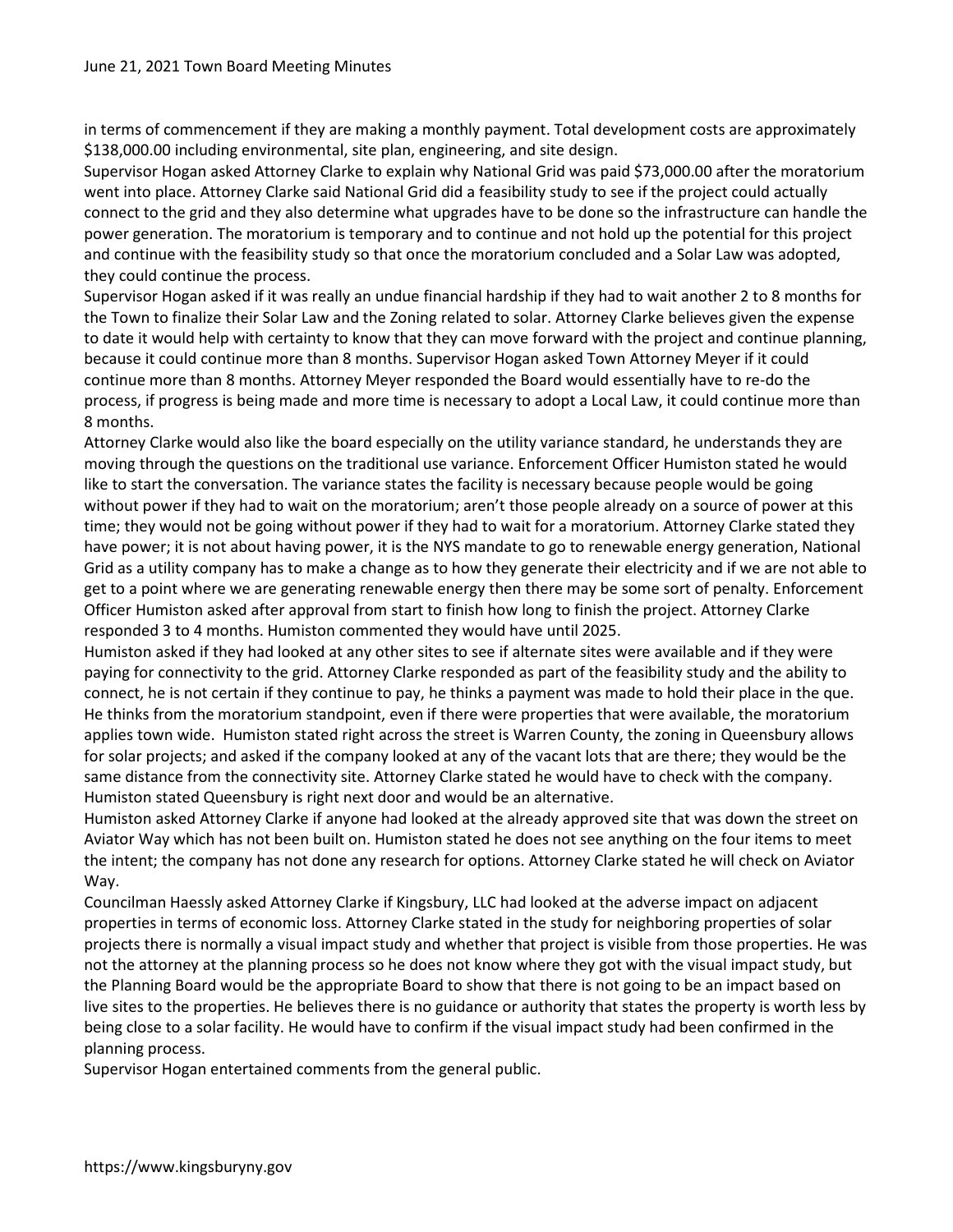Resident Dan Colomb stated he had not been approached about the impact of the solar farm; he is concerned with the visual aspect and storm rainwater runoff because it is low wetland and the land under the panels cannot absorb the water. He would recommend any Board member to stop by his home to see what he would see with a solar farm there.

Resident Dennis Kelly owns property south of the project and will be staring at the glare. He has a question about the allotment for National Grid; there is already a solar project approved for the airport, is that going to the same sub-station or will the allotment for Kingsbury Solar, LLC change that and is there enough capacity to do both? Mr. Kelly does not believe there is enough capacity, he feels the other project is ahead of them and it is a bigger facility and does not know how they could have capacity at the sub-station.

Attorney Clarke is not familiar with that specific project but in order for them to get to a point where they can move forward with this project, they do need approval from National Grid; you can't just build it and hope that you will have capacity there, it is studied but he does not have the information. They would not go through the Planning Process to get approved and then have National Grid not be able to build. Supervisor Hogan asked if that was information they were waiting on, you do not know tonight? Attorney Clarke stated he does not know about the other project.

Councilman Washburn asked do you not have approval from National Grid currently, Attorney Clarke stated they had gone through the feasibility study with National Grid.

Mr. Kelly stated no one from the company for the solar project stopped to ask any questions. Mr. Kelly attended the Planning Board Meetings; it will be sold after it is constructed, to a company in Vermont and a company out of New York that created Kingsbury Solar, LLC. After construction they go out to investors who purchase the lease. Who you are dealing with now, they are taking the cash and leaving? The market value of his property has already declined due to the Industrial Park, the wetlands being expanded, things coming into the Industrial Park and now a solar farm, he will be totally surrounded. The property value of his farm will be worth nothing; no one will want to purchase it. He is also concerned with noise; there is already noise from Equustock, and there is a humming noise from the conversion boxes on the solar panels. Mr. Kelly thinks the moratorium was a great idea giving time to learn from other towns and other people that have done it; the airport is the perfect place for a solar farm. He would like to Board to deny the variance request tonight and continue with a learning process to find the correct spot for solar farms. Mr. Kelly asked if the moratorium gave the Board time to come up with a list of things that would be critical to putting these in place with requirements.

Supervisor Hogan stated that was a simplistic way to describe it; the Board saw an increasing volume of applications for solar and it is still a new endeavor for many communities in the state of New York; which really got sped up when the State of New York issued their declaration indicating they were going to take charge of siting some of the larger projects. The Board was not prepared; you do not want to be the leader in something you are not familiar with. There were concerns related to the PILOT, the IDA was talking about moving to a county-wide PILOT program which has been put to rest. He also has questions related to the assessment valuations on the solar farms.

Supervisor Hogan stated the Town has a PILOT Solar Law, but the school and the county have opted out of the PILOT. He asked Attorney Clarke if they were going to waive the rights to challenge the assessment and accept the Town's PILOT program. Attorney Clarke stated he would have to ask about that.

Supervisor Hogan stated he is concerned with the lack of information being provided to the Board. Kingsbury Solar, LLC is indicating an urgency to get this done but there are no questions to the Board and no answers to easy questions being asked. Supervisor Hogan and Councilman Haessly attended a virtual meeting on solar, he was not overwhelmed with the expertise provided, they did not have answers related to assessment and there was no clear guidance on how to assess them. The Town's valuation is based on mega-watts produced so the assessment would not be a problem with the Town.

Attorney Clarke spoke about the pros and cons in other Towns over solar and asked if we had contacted the other Towns, so the Town Board could come up with the best practices.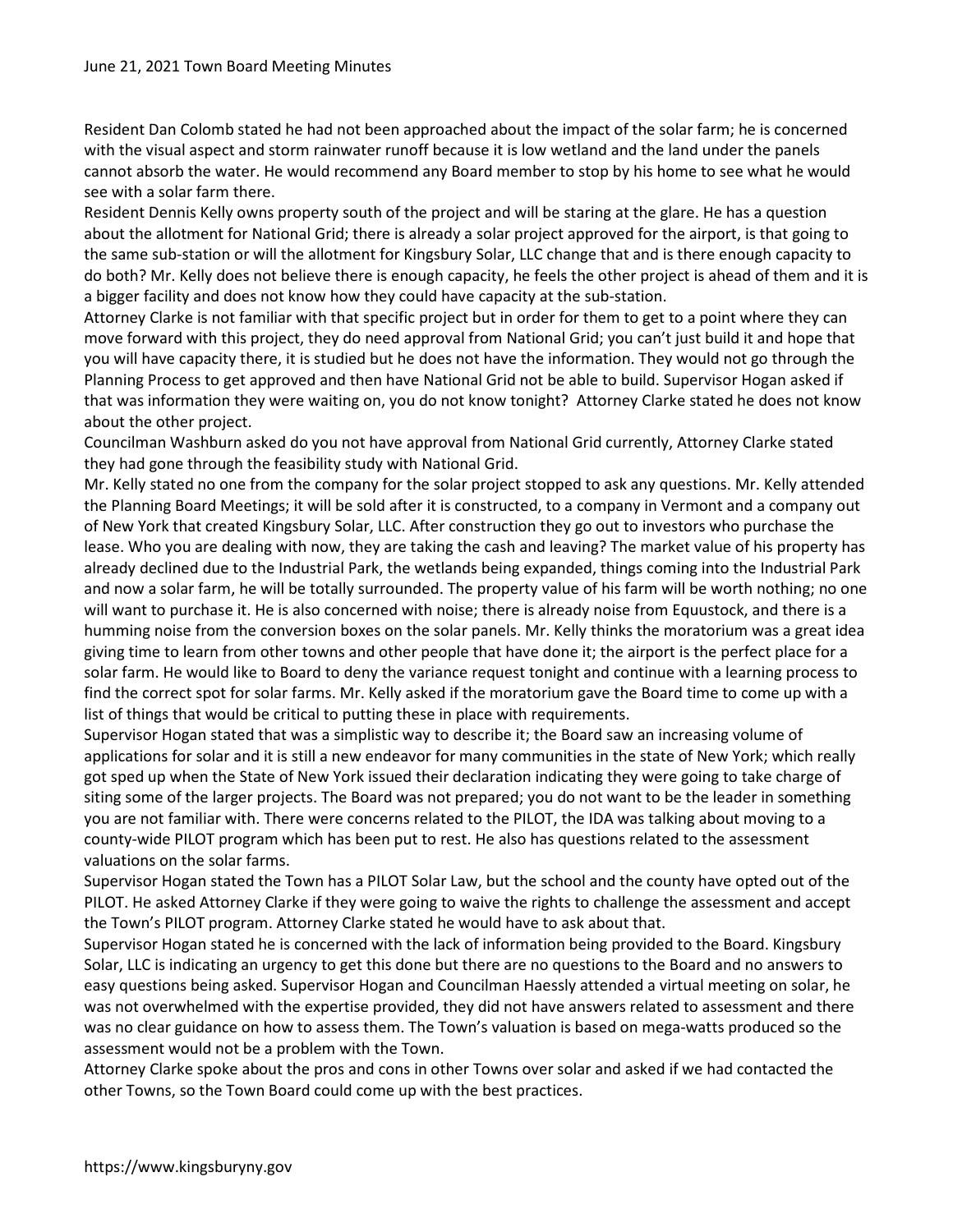Supervisor Hogan is concerned with the de-commissioning amount, he thinks it is significantly lower than it should be.

Councilwoman Havens does not see an urgency because she does not see a preparedness, every question is unanswered.

Councilman Haessly asked Dennis Kelly if he would consider the area prime farmland. Mr. Kelly answered it is good farmland, but it is not prime, there are some water issues, but it is all farmable.

Attorney Meyer asked the status of the Master Comprehensive Plan, he recalls a grant being received. Supervisor Hogan stated the Town has a \$10, 000.00 Grant to assist the Town with the beginning of the Comprehensive Plan. Councilwoman Havens summarized the status; the first stage is public comment, they have done some work identifying community members and organizations, and they should be getting contact information. The Public Comment period is developed with survey sites and Roundtable meetings by July with different venues being available for comment. LaBerge felt topics should be looked at as a whole, but they understand the importance solar as a discussion in the Town. The solar will be a main focus, but they want to hit it from all angles. The Town may want to reach out to the Planning and Zoning Board for information on things that are coming in front of them, and their suggestions based on their experiences.

Attorney Clarke would like to ask the Board to allow the opportunity to provide additional information, he is a new attorney, he feels it would be fair for the Board to get answers to all the important questions. The application was filed in December with an attorney that left the firm. He would like the opportunity to come back and answer the questions next month and ask the applicant to attend as well. He would like the Board to take this into consideration before voting.

Councilman Haessly stated in view of the fact that this has been pending for a long time and there was an opportunity to prepare for this meeting since December, and the Town is in the planning stages to re-vamp their zoning, which requires a lot of time to prepare a solar law; he makes a motion to close the meeting without granting a variance. A motion by Councilman Haessly seconded by Councilwoman Havens and carried by a vote of 4 ayes and 1 nay to deny the variance request from Kingsbury Solar, LLC.

Supervisor Hogan – Aye Councilman Doyle – Nay Councilman Haessly – Aye Councilwoman Havens – Aye Councilman Washburn - Aye

Supervisor Hogan reported the NYS Legislature passed a law allowing the sale of cannabis in the State of New York. The Board must make a decision if the sale and use of cannabis products will be allowed in the Town. Supervisor Hogan understands every Town and Village in New York State has opted in. Attorney Meyer explained the Town has until the end of this calendar year to opt-out; if you don't, on January 1, 2022, you cannot prohibit the dispensary and on-site consumption of cannabis products. The process is a Local Law opting yourself out which is subject to permissive referendum. The Town had a permissive referendum when they renovated Town Hall, it is the only way in New York where residents get to vote on the laws, and it takes the decision out of the Board's hands. Attorney Meyer explained the state says you can sell, if the Town goes against the state the voters can say no, we are happy with the state and revert back to the state's decision. Supervisor Hogan stated the Town must make a decision soon and asked how long a permissive referendum was. Attorney Meyer stated it is usually 45 to 60 days and the best time to do it is in September then it can get on the ballot in the regular election instead of having a separate election. Councilwoman Havens stated federal law still prohibits the use of marijuana which will make it hard for businesses; she is for opting out. Councilman Doyle stated if the Board does nothing, in order to do permissive referendum, the citizens will have to circulate petitions, which is what happened before, petitions were coming to Town Hall. Attorney Meyer stated the only way the permissive referendum comes into effect is if the Town Board opts out, then there could be a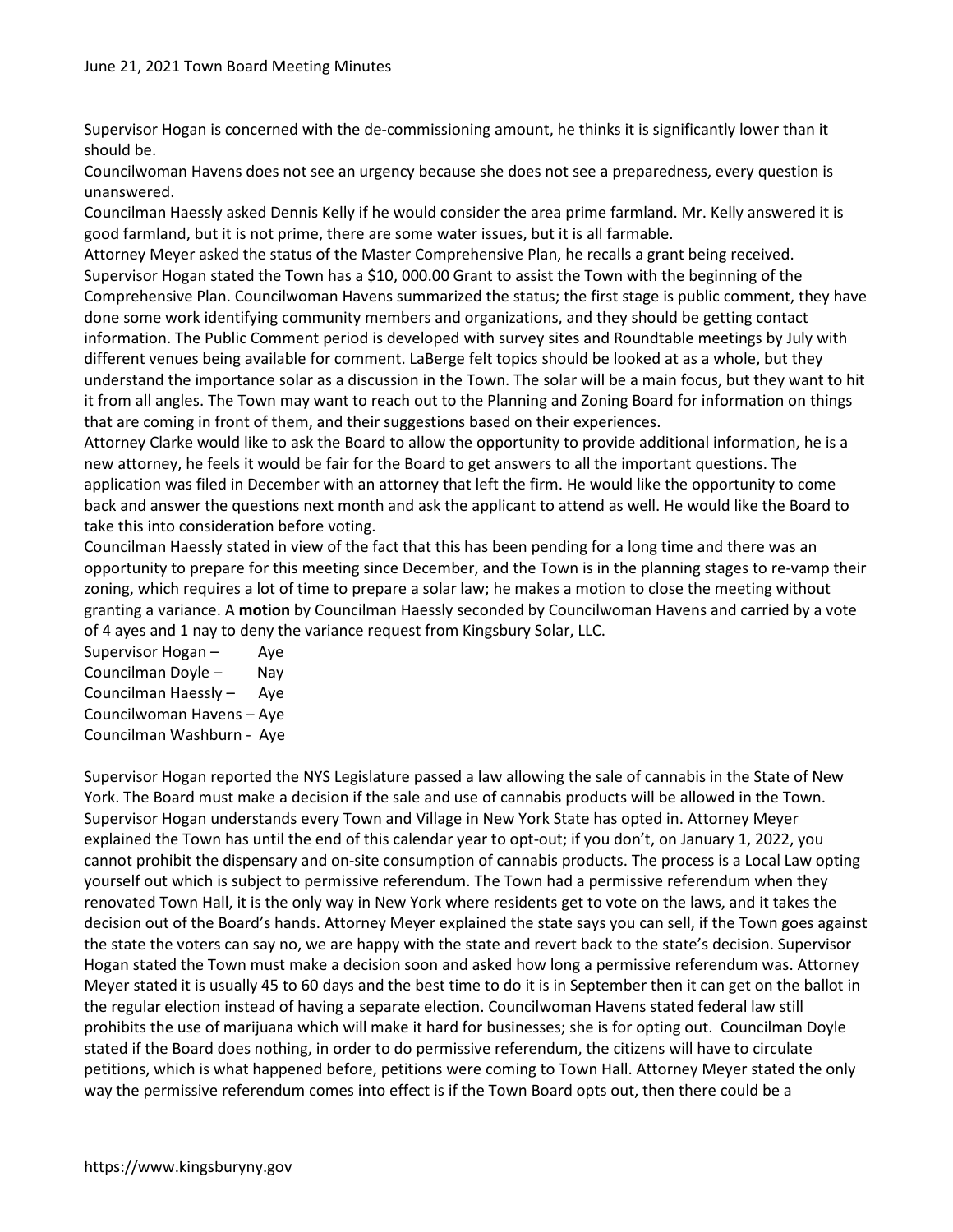permissive referendum; if the Board does nothing you could open up a shop. Supervisor Hogan is concerned if the Board elects not to opt out; if they opted in, if they do not grant a permissive referendum on the subject and things get bad in 2 to 3 years the Board would never have the option to opt out again. Attorney Meyer stated based on the way the law is currently written that is correct. Attorney Meyer stated it can be something treated in zoning, but we have no idea because this is so new.

Councilman Haessly stated if you opt out, it means it doesn't get sold in the Town and you lose any cash revenue, which is going to be greater than normal sales tax. Attorney Meyer stated regardless of what the Town does the Village makes their own decisions. Attorney Meyer stated 60 days is a good time frame for a permissive referendum and to get it on the regular ballot it should be done in September. The discussion continued.

Supervisor Hogan received a letter from Jeanne Williams Executive Director of the Feeder Canal Alliance inviting the Board to delegate an interested resident to represent the community on the Working Group. A motion by Councilman Washburn seconded by Councilwoman Havens and carried by a vote of 5 ayes to identify Dave Perkins as the representative for the Town on the Working Group. Jeanne Williams also requested the Town list The Champlain Canal Trail weblink on the Town of Kingsbury website.

 A motion by Councilman Haessly seconded by Councilman Doyle and carried by a vote of 5 ayes for Supervisor Hogan to sign a Memorandum of Understanding with Greenway: subject to legal review and approval by the Town Attorney. The grants received will offset the cost of the updating of the Master Comprehensive Plan for the Town. LaBerge is helping identify grant opportunities; this is the first one secured for the Town, it is a \$10,000.00 Greenway Grant. Councilwoman Havens stated LaBerge has found another grant which has a maximum of \$100,000.00. Supervisor Hogan stated we appreciate Councilwoman Havens for taking the lead on the update of the Town's Comprehensive Plan. Councilman Haessly stated Councilwoman Havens is working on updating the Town Comprehensive Plan which has not been updated since the 1970's. Supervisor Hogan stated in order to get larger grants for infrastructure and water towers you need a Comprehensive Plan in place.

Comptroller Rebecca Pomainville reported as a municipality the Board has the option to opt in to receive the funding for ARPA, the Corona Virus Local Fiscal Recovery. Approval is needed from the Board for the Supervisor to sign 2 forms: the assurances of compliance with civil rights requirements and the award term and conditions. Once signed the Comptroller can complete the online request so the Town can receive the first half of the COVID Relief Funds. A motion by Councilman Doyle seconded by Councilman Washburn to open a discussion. Councilman Doyle asked" How much is it?"

Supervisor Hogan stated he thinks Councilman Doyle is referring to the 12839-zip code which was going to get 1.2 million, which will be split between the Village and the Town of Kingsbury. The Comptroller stated they have not confirmed the amounts yet, the Town would receive half this year and half next year and have 4 years to spend it properly. Councilman Doyle asked the Comptroller how much can go back into the General Fund or the Highway Fund to reimburse what has been expended. The Comptroller explained the Town cannot reimburse anything for expenses incurred prior to March 3, 2021. The Comptroller provided a quick summary in what is allowed to do, one of the easier routes to using the money is to prove revenue loss. That money does not have the restrictions of the other categories for using the money. The Comptroller was given a formula and did a calculation which amounts to approximately \$94,000.00 of revenue loss for 2020. The discussion continued. The Comptroller picked the most relevant to the Town; besides the revenue loss, there is an option for small business and not-for-profits; the fire department, the library, and the senior center if they can show loss of revenue. Premium pay can also be retro-active, and money can be spent on water and sewer infrastructure. It can also be used towards administrative; in that respect from the research she is doing it has been recommended we have a CPA firm focusing on managing the funds to make sure the funds are not spent improperly and it is recorded annually. Councilman Doyle wants to make sure the Town spends the money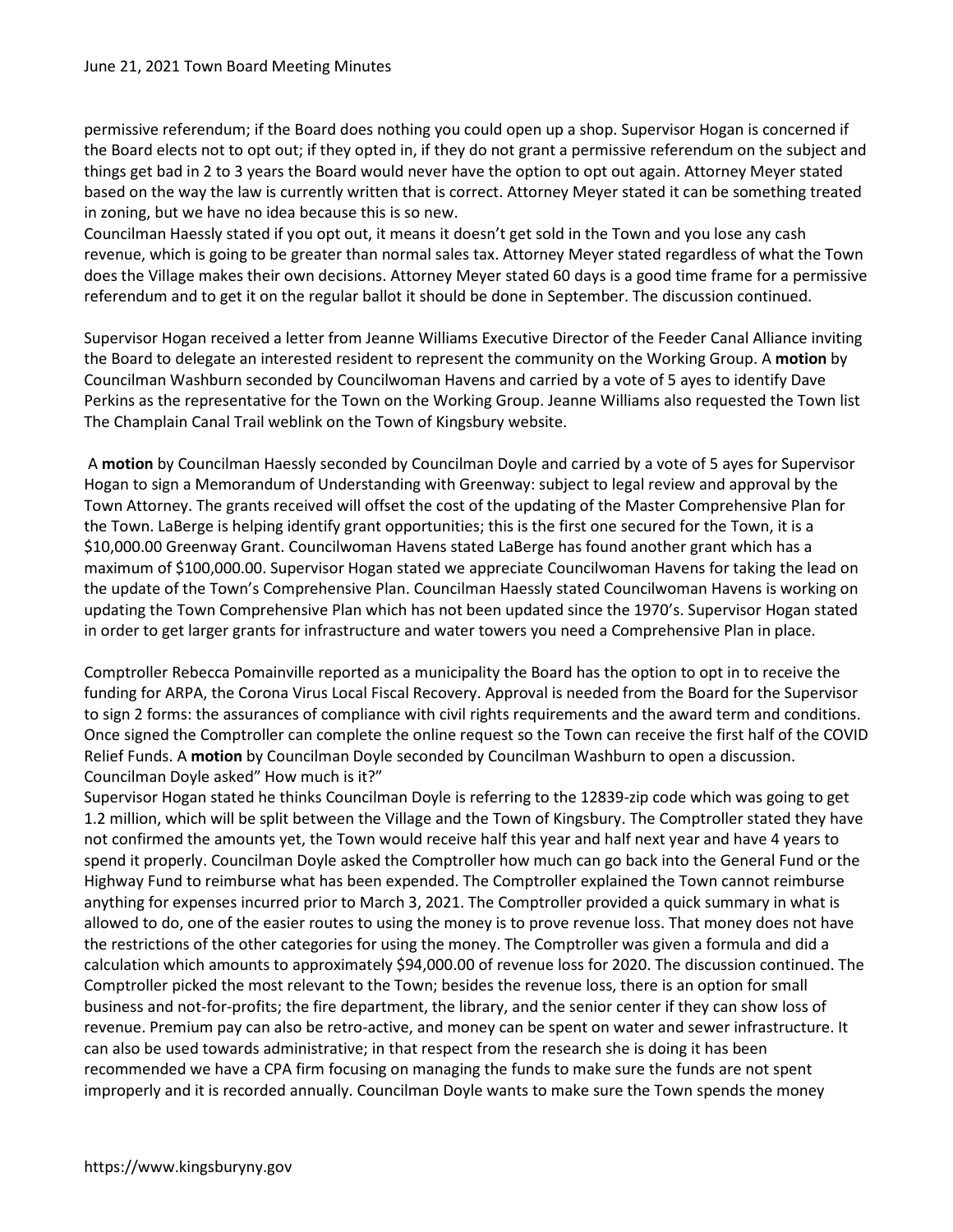because government money comes with restrictions. It would be great to get the money but there are no shovel ready water or sewer plans. Supervisor will talk about the plans the County has on spending their funds. The motion on the floor seeking approval for the Supervisor to sign 2 forms to receive funding for ARPA was carried by a vote of 5 ayes.

## TOWN CLERK REPORT:

The request for a speed limit reduction on Towpath Road has been sent to the Washington County Department of Public Works which will then be forwarded to the NYS DOT.

Oaths have sent to the newly appointed members of the Right to Farm Law Grievance Committee. Town Clerk asked if the Board would like to re-schedule the Town Board Meeting scheduled for July 5, 2021, is the Solar Workshop still scheduled for July 19, 2021, and where would they like that to be held. Supervisor Hogan would like to conduct the July 19<sup>th</sup> meeting and the Solar Workshop at the Kingsbury Volunteer Firehouse, but there will not be a meeting conducted on July 5<sup>th</sup>.

# ENFORCEMENT OFFICER REPORT:

Planning Board Update: The apartments on Dean Road have been approved. One hundred and eighty new apartments have been presented to the Board and a cluster of 20 homes. He mentioned this because of the talk about the need of water and sewer infrastructure in the Town's light residential areas because of the offset between septic and wells. Councilman Haessly asked who the applicant was for the projects; Enforcement Officer Humiston responded it was Schermerhorn. The apartments are on Dix Avenue and the cluster of 20 homes are on County Route 41. He has another project with a preliminary plan for Martindale Avenue which has not been officially presented and traffic studies are being conducted. The infrastructure is extremely minimal, with these projects coming in without water he feels there is a need for the Board to look at as a requirement.

### HIGHWAY SUPERINTENDENT REPORT:

Trees near power lines were removed with help at no cost.

# COUNCILWOMAN REPORT:

Councilwoman Havens is requesting that everyone take the Washington County Broadband Survey so the Comprehensive Plan Committee will they have information.

# SUPERVISOR REPORT:

Supervisor Hogan suggested everyone check out the Washington County Board Meeting where Councilwoman Havens gave a presentation that was phenomenal. NYS passed legislation defining the firearms industry as a public nuisance, with retro-active prosecutions by the NYS Attorney General against suppliers, distributors, and manufacturers. Councilwoman Havens added importers and retailers; this opens up the whole industry to civil liabilities for the misuse of their products. The legislature passed in the Assembly and the Senate; Washington County has signed a resolution urging Governor Cuomo not to sign the legislation.

Supervisor Hogan is on a committee to help determine how to spend the American Resource Recovery funds. The County will receive 5.2 payments of 5.9 million. Recommendations will be made to the finance committee; recapturing money that was spent with the premium payments and the expenditures incurred. Broadband expansion anticipating a match or a County share with federal grants would go a long way. After looking at Category 1 of replenishing the County's budget as a result of expenses made, the committee looked at what could be a return to the County long-term. Broadband would be a good return on investment; Washington County had an increase in sales tax growth due to online sales; the more coverage the County has that number will rise. Also kids in Washington County do not have access to supplemental aids; we are not at a level playing field with kids in other parts of the state. If we had 100% broadband high-speed internet in the County, we may